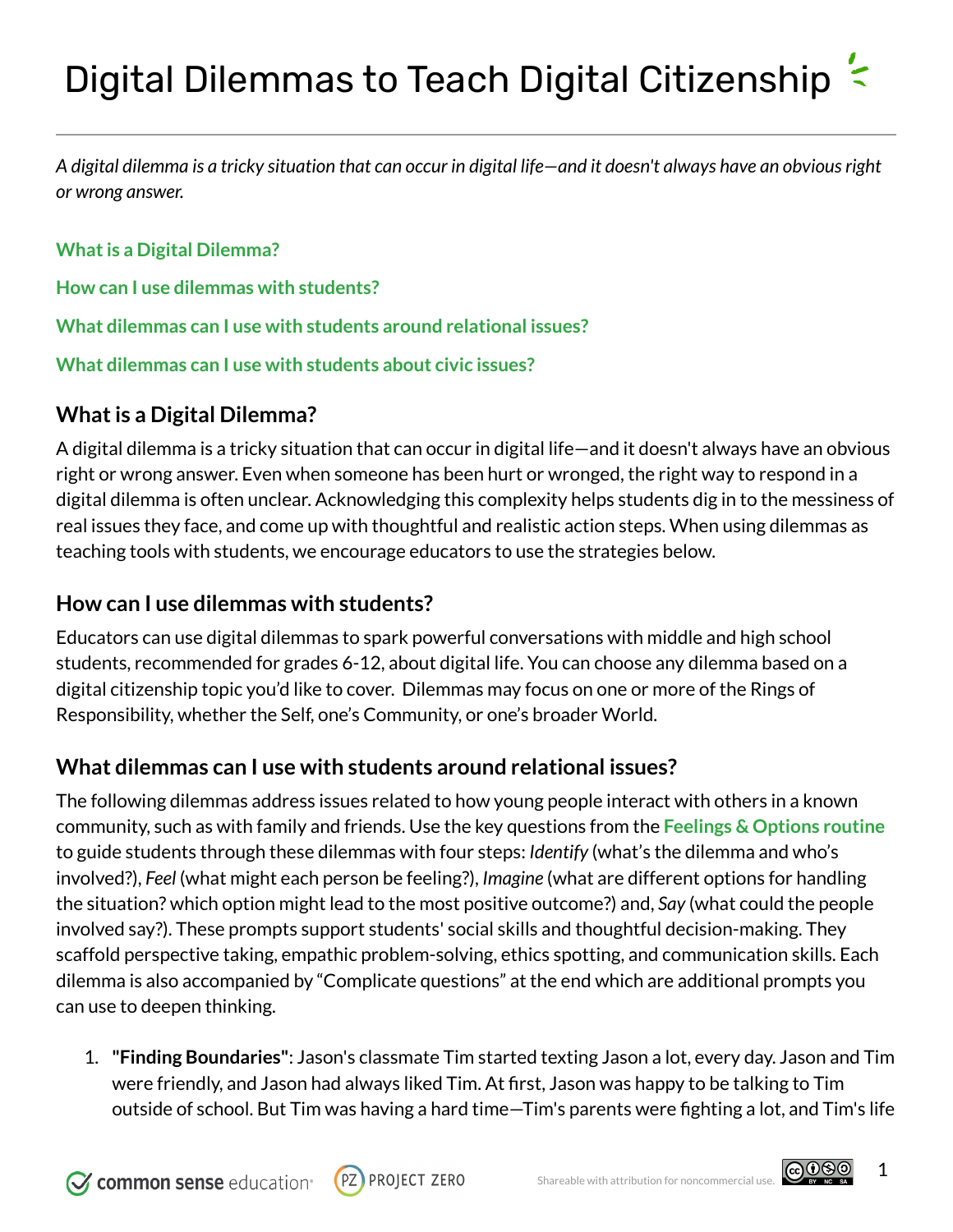at home had gotten really stressful. Jason wanted to be kind and supportive and always tried to be when Tim texted. Then the texting became overwhelming for Jason. Jason cared about Tim and didn't want to make his situation any worse by not being a good friend. Jason was also worried about Tim's mental health. At the same time, the texting felt burdensome and was also starting to take a toll. Jason thought he needed to set some boundaries, but he wasn't sure how and didn't want to make things harder for Tim.

#### **Thinking Routine**

Have students use the Feelings & Options thinking routine and handout: **[Identify](https://docs.google.com/document/d/1tteEuTOs_w09pQ7bhUnp5lGNoQJGGXULyDZYyfc63xc/edit) → Feel → [Imagine](https://docs.google.com/document/d/1tteEuTOs_w09pQ7bhUnp5lGNoQJGGXULyDZYyfc63xc/edit) → Say.**

#### **Complicate questions**

- →What if Tim and Jason were best friends?
- $\rightarrow$ What if Tim shared that the fighting was escalating to violence?
- $\rightarrow$ What if Jason and Tim's parents were good friends?
- $\rightarrow$ What if Jason became worried that Tim might harm himself?
- $\rightarrow$ What if Tim started texting in the middle of every night, when Jason needed to sleep?

(This dilemma is in the **Rewarding [Relationships](https://www.commonsense.org/education/digital-citizenship/lesson/rewarding-relationships)** lesson for 10th grade.)

2. **"Missing Out"**: For months, Aida and her three closest friends had been waiting for a new movie to come out. The movie was based on one of their favorite books, and they promised they would see it all together and then go out for pizza. On the movie's opening weekend, Aida had a last-minute emergency and wasn't able to go. The others decided to go anyway because they had been really looking forward to it. That night, they posted constantly about their fun and new inside jokes. Aida wanted to keep connected but seeing the constant posts bummed her out. She felt like no one even cared that she had missed out on their plans.

#### **Thinking Routine**

Have students use the Feelings & Options thinking routine and handout: **[Identify](https://docs.google.com/document/d/1tteEuTOs_w09pQ7bhUnp5lGNoQJGGXULyDZYyfc63xc/edit) → Feel → [Imagine](https://docs.google.com/document/d/1tteEuTOs_w09pQ7bhUnp5lGNoQJGGXULyDZYyfc63xc/edit) → Say.**

#### **Complicate questions**

 $\rightarrow$ What if it was the last night that the movie was playing in the theater?  $\rightarrow$ What if it was a regular sleepover rather than a movie outing? Should the friends reschedule or stick with their plans without Aida?

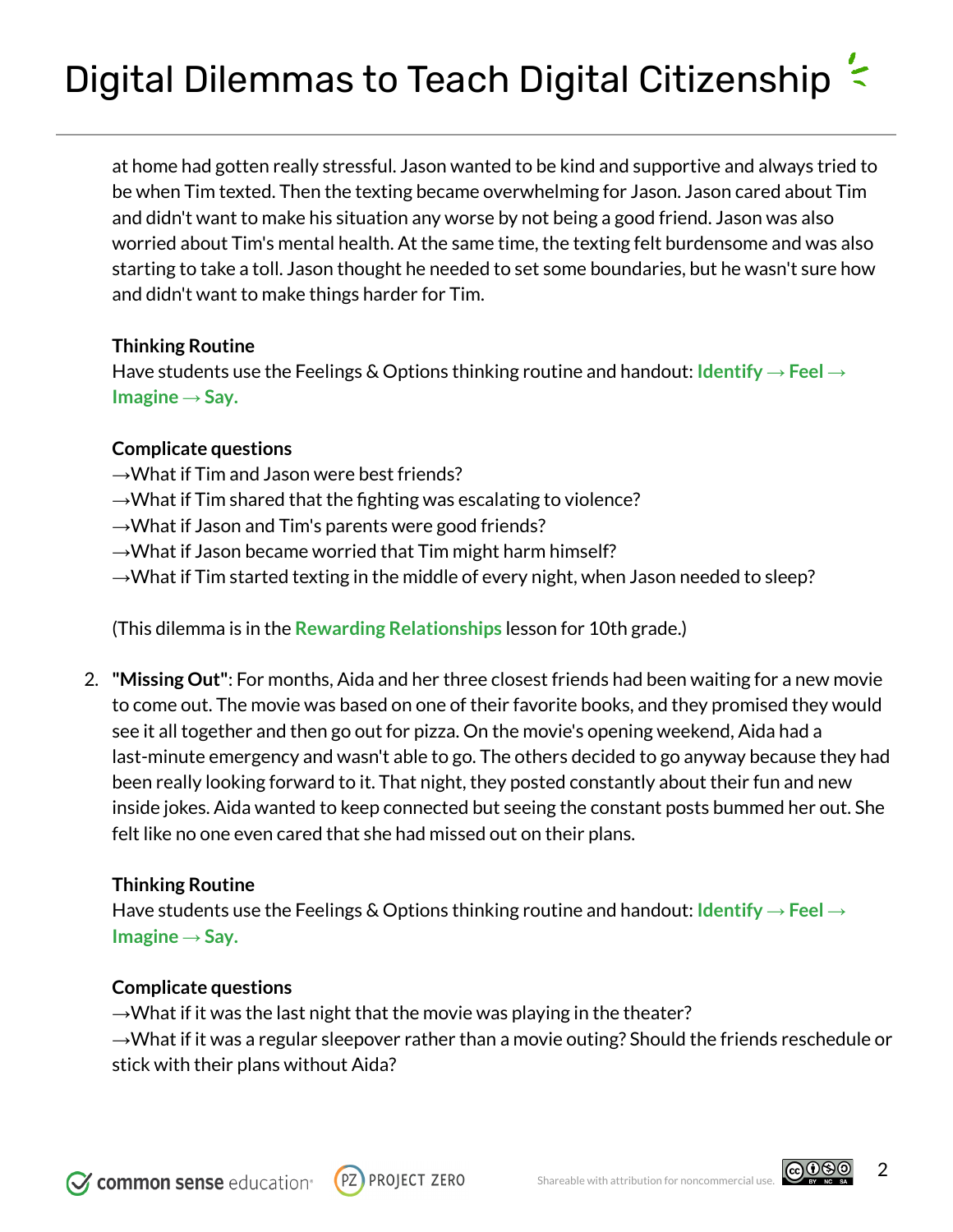$\rightarrow$ What if the friends posted comments and captions on their pics saying that they were sorry Aida was not with them (e.g., *@Aida wish you were here*)?

 $\rightarrow$ Does it make a difference why Aida couldn't attend?

 $\rightarrow$ What if Aida's emergency was that her mom was in the hospital?

 $\rightarrow$ What if it was that she had been grounded for sneaking out of her house?

(This dilemma is in the **My Social [Media](https://www.commonsense.org/education/digital-citizenship/lesson/my-social-media-life) Life** lesson for seventh grade.)

3. **"Embarrassing Story"**: Derryl recorded a humiliating video of Jared and posted it on his story for everyone to see. Jared was mortified and asked Derryl to please stop and take the video down. Derryl didn't listen. He thought the video was really funny. Plus, a lot of people were commenting and saying Derryl was hilarious for posting it. By the next day, it seemed like everyone at school had seen the video. Jared tried to act like it didn't bother him, but he was really embarrassed and went straight home after school instead of going to the big basketball game he and all his friends had been looking forward to.

#### **Thinking Routine**

Have students use the Feelings & Options thinking routine and handout: **[Identify](https://docs.google.com/document/d/1tteEuTOs_w09pQ7bhUnp5lGNoQJGGXULyDZYyfc63xc/edit) → Feel → [Imagine](https://docs.google.com/document/d/1tteEuTOs_w09pQ7bhUnp5lGNoQJGGXULyDZYyfc63xc/edit) → Say.**

#### **Complicate questions**

 $\rightarrow$ What if Jared had posted a rude comment or embarrassing pic of Derryl the week before? In other words, what if this was a "revenge" post?

 $\rightarrow$ What if Derryl shared the video with only a group chat of four to five close friends instead of on his story?

 $\rightarrow$ What if Derryl posted a public apology to Jared right after sharing the video?

(This dilemma is in the **What You Send in "That [Moment](https://www.commonsense.org/education/digital-citizenship/lesson/what-you-send-in-that-moment-when) When … "** lesson for ninth grade.)

4. **"Fake Account"**: John and Cat had been close friends since elementary school. One day, Cat discovered a private Instagram account with John's picture on the profile. Cat already followed John on Instagram, and although a bunch of other kids from their school were listed as followers, she immediately suspected that this wasn't one of his actual accounts. Cat requested to follow the account. Once she was approved, she saw what had been posted: a series of memes that showed pictures of John with anti-gay captions and comments on each post. Several of their classmates had even joined in and were also posting hurtful comments about John.

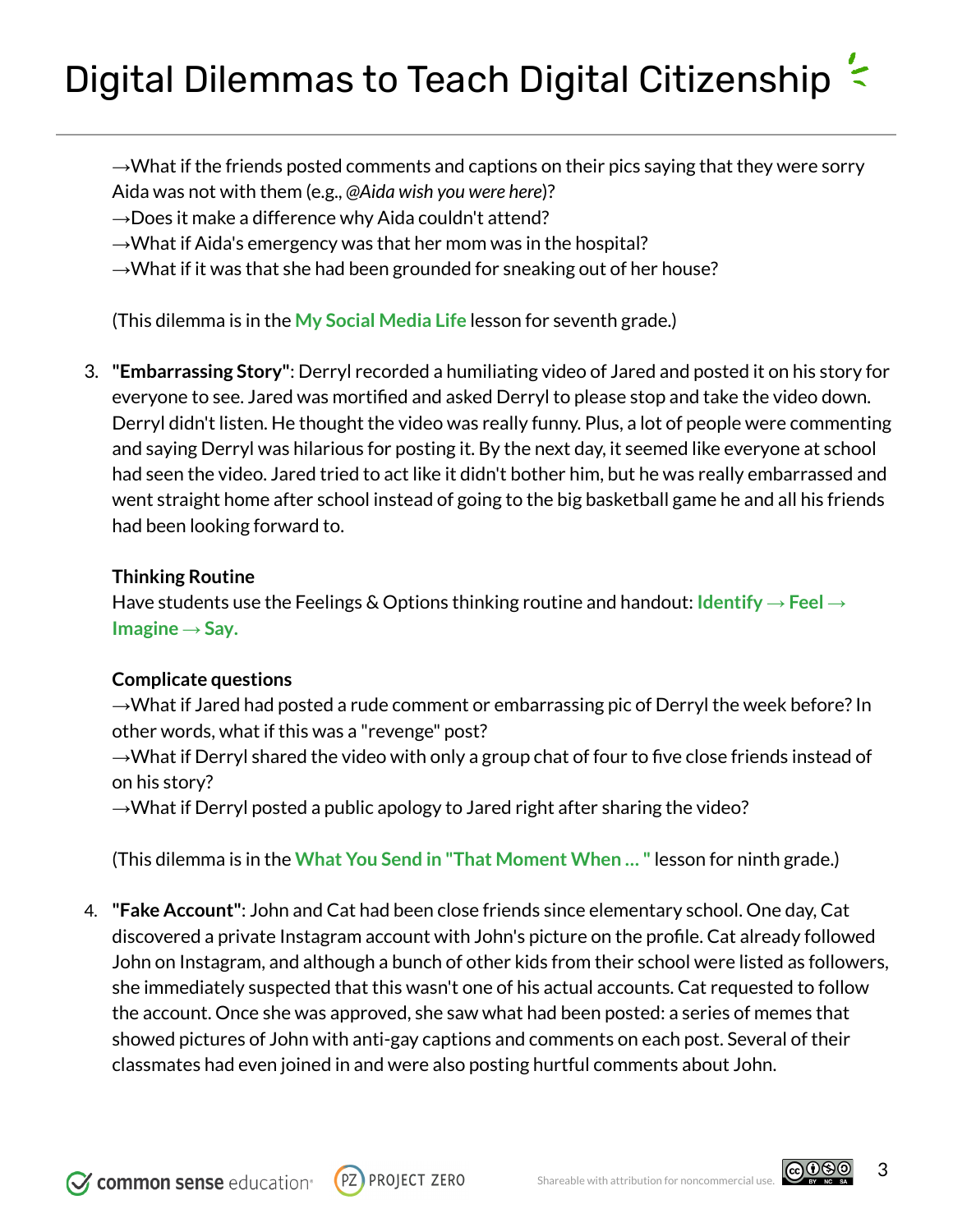### **Thinking Routine**

Have students use the Feelings & Options thinking routine and handout: **[Identify](https://docs.google.com/document/d/1tteEuTOs_w09pQ7bhUnp5lGNoQJGGXULyDZYyfc63xc/edit) → Feel → [Imagine](https://docs.google.com/document/d/1tteEuTOs_w09pQ7bhUnp5lGNoQJGGXULyDZYyfc63xc/edit) → Say.**

### **Complicate questions**

 $\rightarrow$  Does it make a difference if John is gay? Why, or why not?  $\rightarrow$ What if Cat immediately unfollowed the account and pretended she had never seen it?  $\rightarrow$ What if Cat reported the account to Instagram and it didn't get removed?

(This dilemma is in the **[Responding](https://www.commonsense.org/education/digital-citizenship/lesson/responding-to-online-hate-speech) to Online Hate Speech** lesson for eighth grade.)

5. **"Exposed in Group Chat"**: Juan's close friends had a group chat that they'd used for a while. Normally, their conversations were about sports, people from school, memes, and other random things. His friend Marcos recently started dating Sasha, who was in their grade at school. One day, Marcos forwarded a screenshot to the chat with the caption,"Score!" Juan could tell from a quick glance at the screenshot that it was a mostly naked picture of Sasha. Juan and Sasha had been friends since elementary school, and he immediately felt uneasy knowing Sasha definitely wouldn't have wanted the picture shared.

### **Thinking Routine**

Have students use the Feelings & Options thinking routine and handout: **[Identify](https://docs.google.com/document/d/1tteEuTOs_w09pQ7bhUnp5lGNoQJGGXULyDZYyfc63xc/edit) → Feel → [Imagine](https://docs.google.com/document/d/1tteEuTOs_w09pQ7bhUnp5lGNoQJGGXULyDZYyfc63xc/edit) → Say.**

### **Complicate questions**

 $\rightarrow$ Does it matter where/how the picture is shared? (What if the picture were sent on Snapchat? What if it were sent by text?)

 $\rightarrow$ Does it make a difference how many other people are in the group chat? (What if it's two other people? What if it's 20?)

 $\rightarrow$ What if Sasha had been pressured and hadn't even wanted to send the picture in the first place?

 $\rightarrow$ What if Marcos showed his friends the picture on his phone but didn't send it to them? Would this still be breaking Sasha's trust?

6. **"Digital Dares"**: Donelle's group of friends had recently gotten into dares. At lunch or during class, they would dare each other to say something strange or funny to a classmate or teacher, or do harmless things like wear their shirt inside out. Sometimes the dares got pretty intense, but his friend Gabe would get mad if everyone didn't go along with it, so they usually did. One night



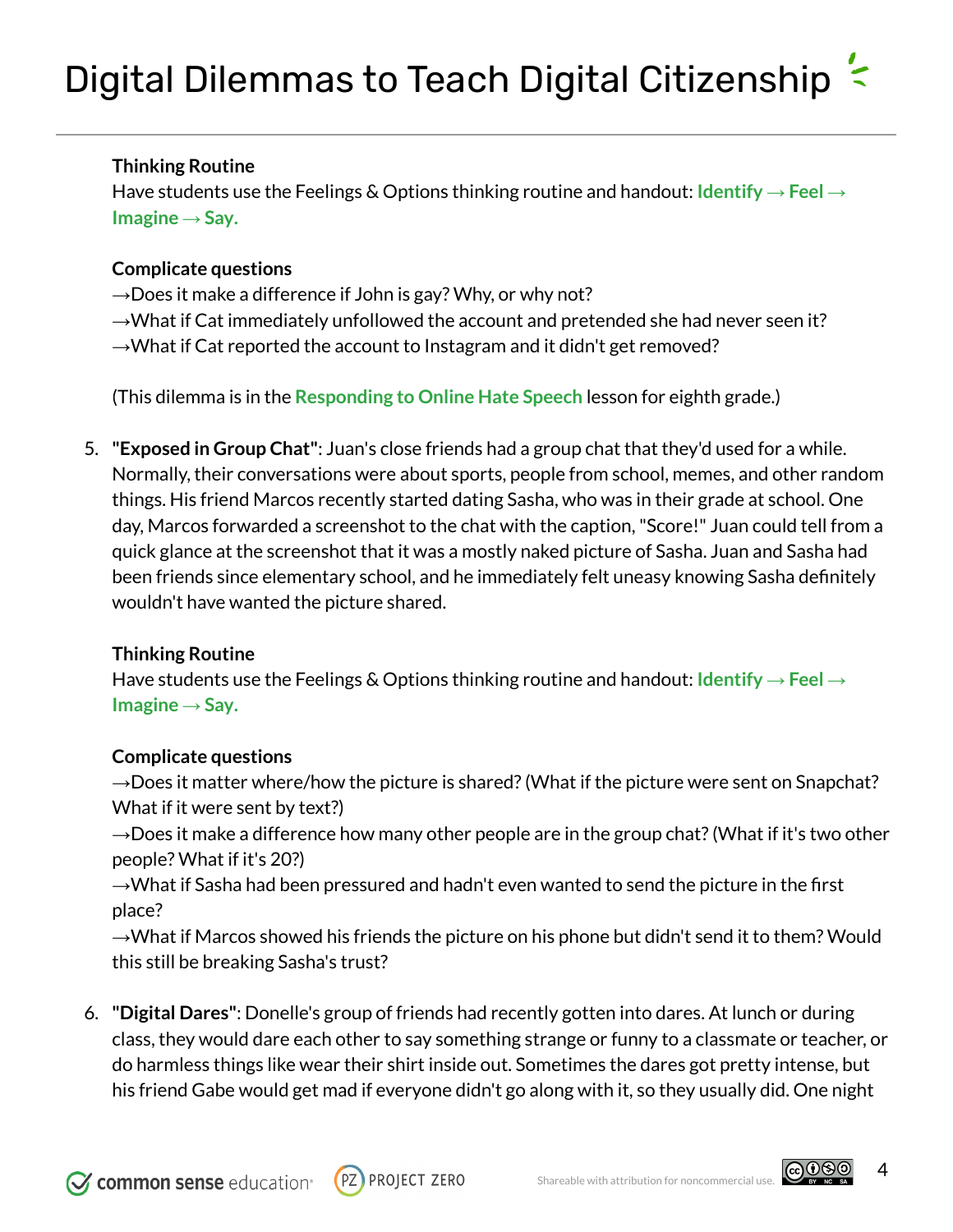over group chat, Gabe dared everyone to message some of their classmates sexual words and comments. Donelle knew it was a bad idea. Even if he didn't get in trouble, the messages might offend his classmates. But Donelle also didn't want to risk Gabe making fun of him or being angry for not doing it.

#### **Thinking Routine**

Have students use the Feelings & Options thinking routine and handout: **[Identify](https://docs.google.com/document/d/1tteEuTOs_w09pQ7bhUnp5lGNoQJGGXULyDZYyfc63xc/edit) → Feel → [Imagine](https://docs.google.com/document/d/1tteEuTOs_w09pQ7bhUnp5lGNoQJGGXULyDZYyfc63xc/edit) → Say.**

### **Complicate questions**

 $\rightarrow$ What if Gabe threatened Donelle if he didn't do the dare? →What if Donelle had already been suspended from school for something else and worried that he might get in serious trouble if he sent the messages?  $\rightarrow$ What if the person whom Gabe wanted Donelle to message was Donelle's crush?

- $\rightarrow$ Does it make a difference what the dare is?
- 7. **"Hurtful Meme"**: Maya saw that one of her friends, Luke, had "liked" a meme. The meme showed a picture of diamonds next to a picture of immigration officials. It said,"Mexicans are worried about the wrong ICE right now." As soon as she saw the meme, Maya felt uneasy. There were tons of Mexican students at her school, including Maya herself. Many of them were U.S. citizens, but some were not. The meme hit close to home. Plus, everyone could see that Luke had "liked"it. Luke was their class president, and the students had elected him to represent them. Maya also considered him one of her close friends.

#### **Thinking Routine**

Have students use the Feelings & Options thinking routine and handout: **[Identify](https://docs.google.com/document/d/1tteEuTOs_w09pQ7bhUnp5lGNoQJGGXULyDZYyfc63xc/edit) → Feel → [Imagine](https://docs.google.com/document/d/1tteEuTOs_w09pQ7bhUnp5lGNoQJGGXULyDZYyfc63xc/edit) → Say.**

### **Complicate questions**

- $\rightarrow$ What if Luke had reshared the meme instead of just "liking" it?
- $\rightarrow$ What if you learned that Luke was actually the creator?
- →What if Luke was himself an undocumented student?
- $\rightarrow$ Does it make a difference whether Maya is undocumented? Why, or why not?
- $\rightarrow$ What if this were part of a pattern of Luke liking memes like this all the time?
- 8. **"Risky Chat"**: Sara loves taking pictures and posting them to Instagram. A few months ago, she noticed alex\_eastwest13 liked several of her photos and commented,"you are so talented!" Sara



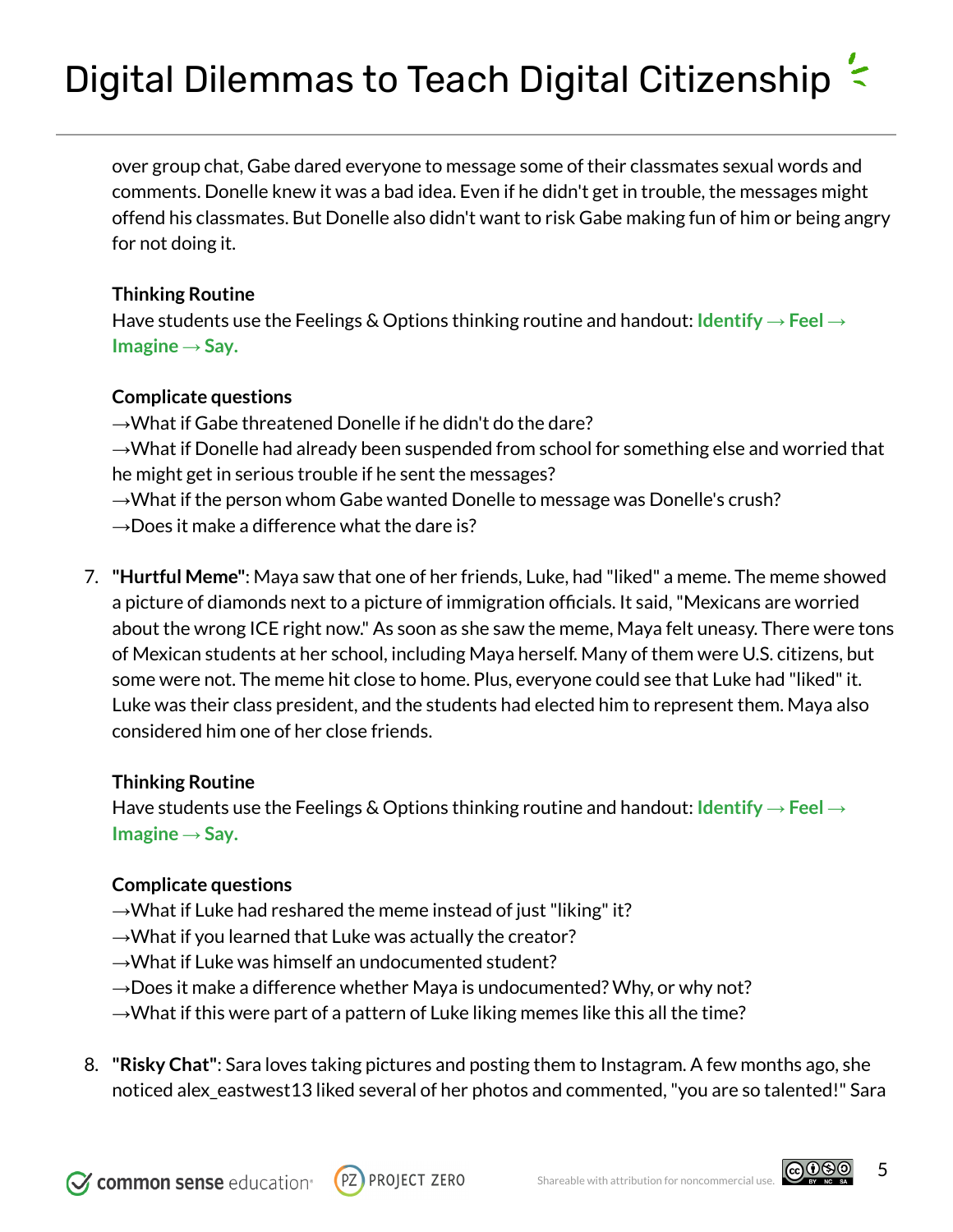was flattered. Then she received a private message from alex\_eastwest13 asking if she was a professional photographer or if she wanted to be one someday. Sara responded that it was her dream to be one when she grew up. Now they talk a lot through private messaging. Sara also posts comments on alex\_eastwest13's photos, which are mostly of random objects and nature scenes. Last week, alex\_eastwest13 asked if she would post more selfies because "i think u r beautiful." Then alex\_eastwest13 also messaged her a cell number so she could send more personal pictures."Just don't tell anyone I gave you this," alex\_eastwest13 wrote.

### **Thinking Routine**

Have students use the Feelings & Options thinking routine and handout: **[Identify](https://docs.google.com/document/d/1tteEuTOs_w09pQ7bhUnp5lGNoQJGGXULyDZYyfc63xc/edit) → Feel → [Imagine](https://docs.google.com/document/d/1tteEuTOs_w09pQ7bhUnp5lGNoQJGGXULyDZYyfc63xc/edit) → Say.**

### **Complicate questions**

 $\rightarrow$ What if Sara tries ignoring alex\_eastwest13 but this person keeps finding ways to communicate with Sara? →What if Sara politely says no to alex\_eastwest13's request and alex\_eastwest13 gets upset?  $\rightarrow$ What if alex\_eastwest13 says he has met some of Sara's friends before?

(This dilemma is in the **[Chatting](https://www.commonsense.org/education/digital-citizenship/lesson/chatting-safely-online) Safely Online** lesson for sixth grade.)

## <span id="page-5-0"></span>**What dilemmas can I use with students about civic issues?**

The following dilemmas address issues related to civic issues and interactions with a broader community online. Use the **Take a Stand [Educator](https://docs.google.com/document/d/1g46pjx_XNhafYcHqsVSL9C5Dz5ntpxVxsV8Em7w-ZpY/edit?usp=sharing) Guide** with these dilemmas. **Take a Stand** is a thinking routine designed to be used alongside digital dilemmas that lack clear right or wrong answers, particularly dilemmas relevant to privacy, community, and civic life. It's a four-step routine that gets students in the habit of considering and reconsidering their own and others' perspectives. Students explore each dilemma using a 4-step process: Take a Stand (what do you think?), Stand Back (listen to others' perspectives), Look Again (what ideas did others raise that weren't originally on your mind? how (if at all) has your thinking shifted?), and Look Beyond (how does this dilemma remind you of other situations you've heard of or experienced?). Each dilemma is also accompanied by "Complicate questions," which are additional prompts you can use to deepen thinking.

1. **"The Protest"**: At a protest, people were chanting and rallying to express hate for another group of people. Someone later gathered pictures from the protest and started sharing them on social media, asking people for help identifying the protesters. Once protestors were identified, people





6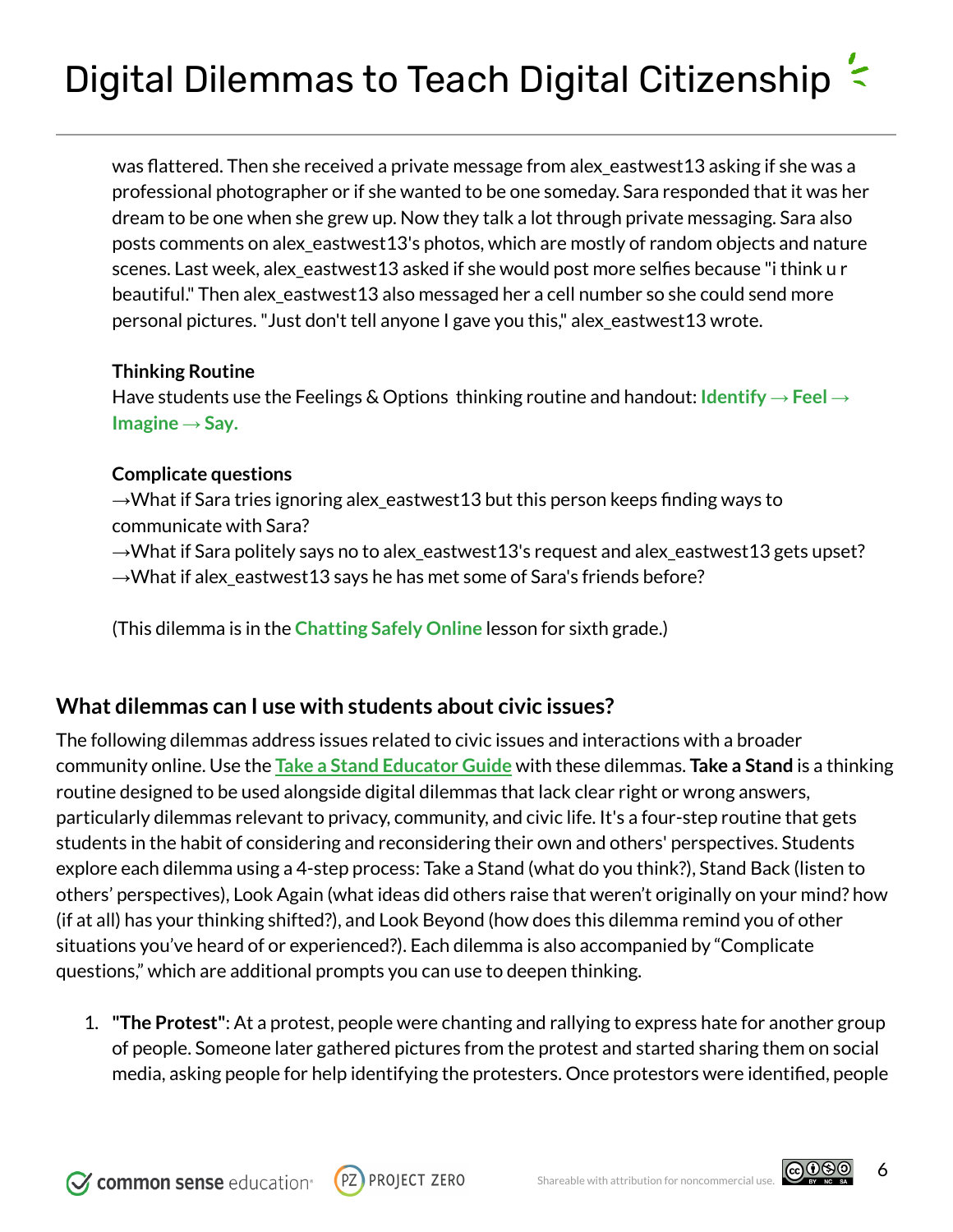publicly shamed them for their hateful views and pressured their employers to fire them. *Do you agree with the practice of calling out the protestors' identities online? Why, or why not?*

#### **Thinking Routine**

Have students use the Take a Stand thinking routine and handout: **Take a Stand → [Stand](https://docs.google.com/document/d/1Rix9eaTA75B2SO8HgzH7XTKxLRskd3OTooPHcm1dDjY/edit?usp=sharing) Back → Look Again → Look [Beyond](https://docs.google.com/document/d/1Rix9eaTA75B2SO8HgzH7XTKxLRskd3OTooPHcm1dDjY/edit?usp=sharing)**.

#### **Complicate questions**

*→* Does it make a difference what the protesters' jobs are? What if the protester was a teacher versus a truck driver?

 $\rightarrow$  What if the protester were a teen? Should they face lifelong consequences?

 $\rightarrow$  What if you (students) were in the picture, either because you were participating in the protest or just standing nearby, observing it? What if I (teacher) were at the protest and in one of the pictures?

 $\rightarrow$  What if the people on Twitter identified the protesters but didn't take the extra step of trying to get their employers involved?

 $\rightarrow$  What if the protesters were rallying to support stricter gun control laws? Or to advocate gun ownership rights?

 $\rightarrow$  Is free speech "protected" if protesters face consequences?

2. **"Streaming Fights Online":** The school day had just ended, and Aruv was storming through the halls looking for Drew. During last period, a classmate told Aruv something rude Drew had said about Aruv's sister, and Aruv was ready to fight him. Indira pulled out her phone and started following Aruv, recording him as he searched through the halls on his hunt for Drew. She was sharing live, and there was already a growing audience watching online, egging Aruv on. When Aruv found Drew, they started fighting and a large crowd gathered in person. All around them, people stood behind their phones, recording the scene. Eventually, a teacher realized what was going on and broke up the fight. Over the next few days, the school investigated what happened and decided to suspend both Aruv and Indira. *Wasit OK for people to record and stream or post the* fight? Why, or why not? Do you think that Indira deserved consequences, as well as Aruv? Why, or why *not?*

#### **Thinking Routine**

Have students use the Take a Stand thinking routine and handout: **Take a Stand → [Stand](https://docs.google.com/document/d/1Rix9eaTA75B2SO8HgzH7XTKxLRskd3OTooPHcm1dDjY/edit?usp=sharing) Back → Look Again → Look [Beyond](https://docs.google.com/document/d/1Rix9eaTA75B2SO8HgzH7XTKxLRskd3OTooPHcm1dDjY/edit?usp=sharing)**.

#### **Complicate questions**



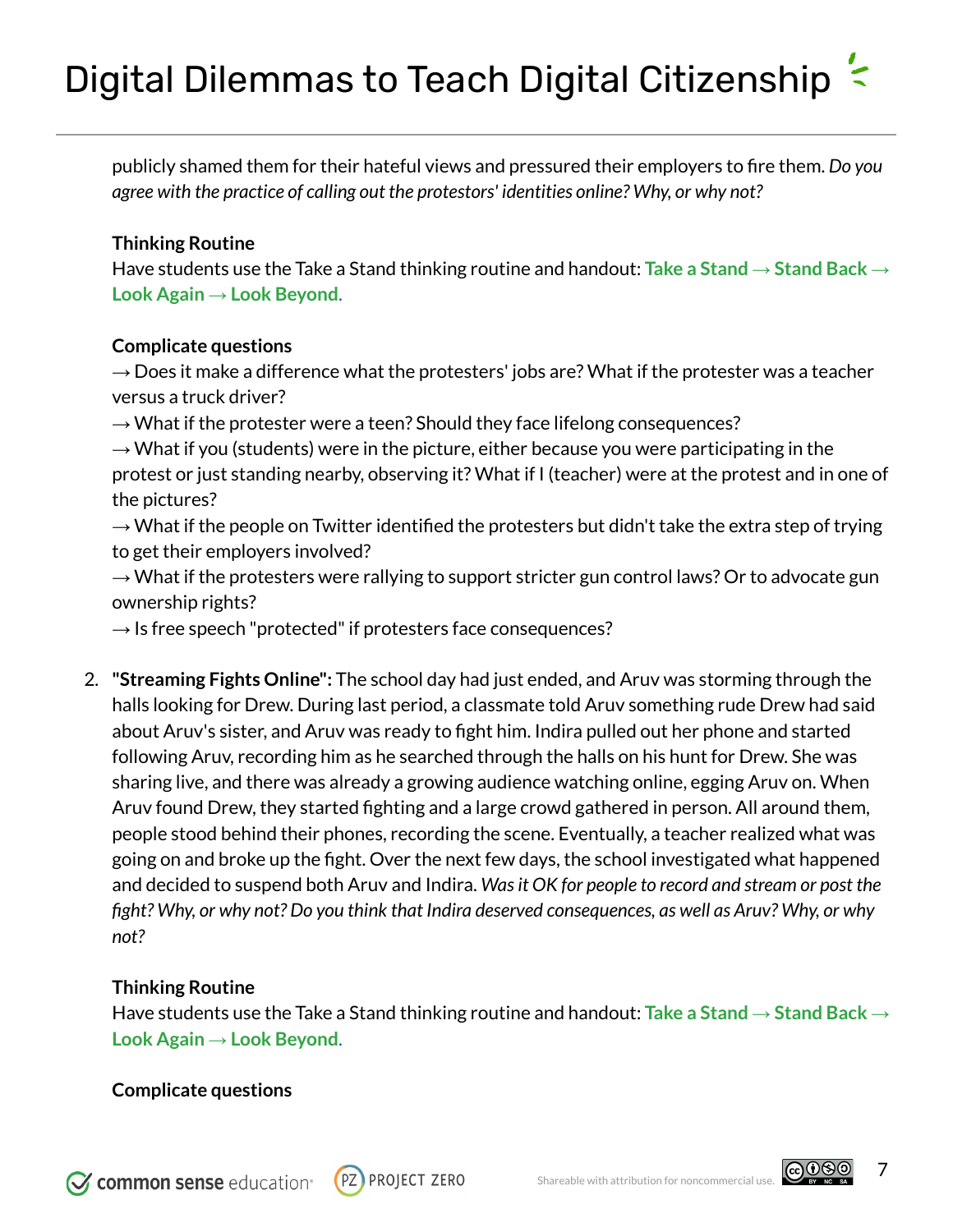- $\rightarrow$  What might be Indira's motivation for recording the fight? Does it matter?
- $\rightarrow$  What if Indira just wanted the video to go viral so she would get famous?

 $\rightarrow$  What if Indira said she was scared of Aruv and didn't know what else to do since there were no adults around?

- $\rightarrow$  Are there situations when recording violence can be helpful?
- $\rightarrow$  Are there situations when recording violence can be harmful or make the situation worse?
- $\rightarrow$  What if there were one student recording the fight versus 20 students recording the fight?
- 3. **"College Admissions"**: Alex was recently accepted to a prestigious college and joined a private online group made up of other accepted students. In the group, students were exchanging inappropriate jokes. Some jokes were hateful toward certain groups of people. Alex was taken aback by what the other students were sharing, but also unsure of what college would be like and anxious to make new friends. After reading some of the other students' posts, Alex contributed a joke that mocked a minoritized group. A few weeks later, the college's admissions team learned about the online group and decided to take back admissions offers from students who contributed hateful content, including Alex. Alex was no longer welcome to attend the university. *Do you agree with the college's decision to take back Alex's admissions offer? Why, or why not?*

### **Thinking Routine**

Have students use the Take a Stand thinking routine and handout: **Take a Stand → [Stand](https://docs.google.com/document/d/1Rix9eaTA75B2SO8HgzH7XTKxLRskd3OTooPHcm1dDjY/edit?usp=sharing) Back → Look Again → Look [Beyond](https://docs.google.com/document/d/1Rix9eaTA75B2SO8HgzH7XTKxLRskd3OTooPHcm1dDjY/edit?usp=sharing)**.

#### **Complicate questions**

- $\rightarrow$  What if Alex was a member of the minoritized group that he mocked?
- $\rightarrow$  What if the joke were shared in a private text rather than in an online group?
- $\rightarrow$  What if Alex "liked" a post that mocked the minority group, but didn't post it himself?

 $\rightarrow$  What if it were too late to apply to any other college and all the students would be forced to take a gap year?

 $\rightarrow$  What if Alex were a middle schooler and it was a special high school he had been accepted to, rather than a college?

(This dilemma is from **The [Consequences](https://www.commonsense.org/education/digital-citizenship/lesson/the-consequences-of-online-hate-speech) of Online Hate Speech** lesson for 12th grade.)

4. **"Photo Evidence"**: Sarah had strong feelings about politics and they had gotten even stronger over the last year. She was in a group chat with some other kids from her grade who were also into politics, and they often texted or traded memes about different political issues. Sarah mostly enjoyed the chat, though there was one person in particular, Julian, whose political opinions



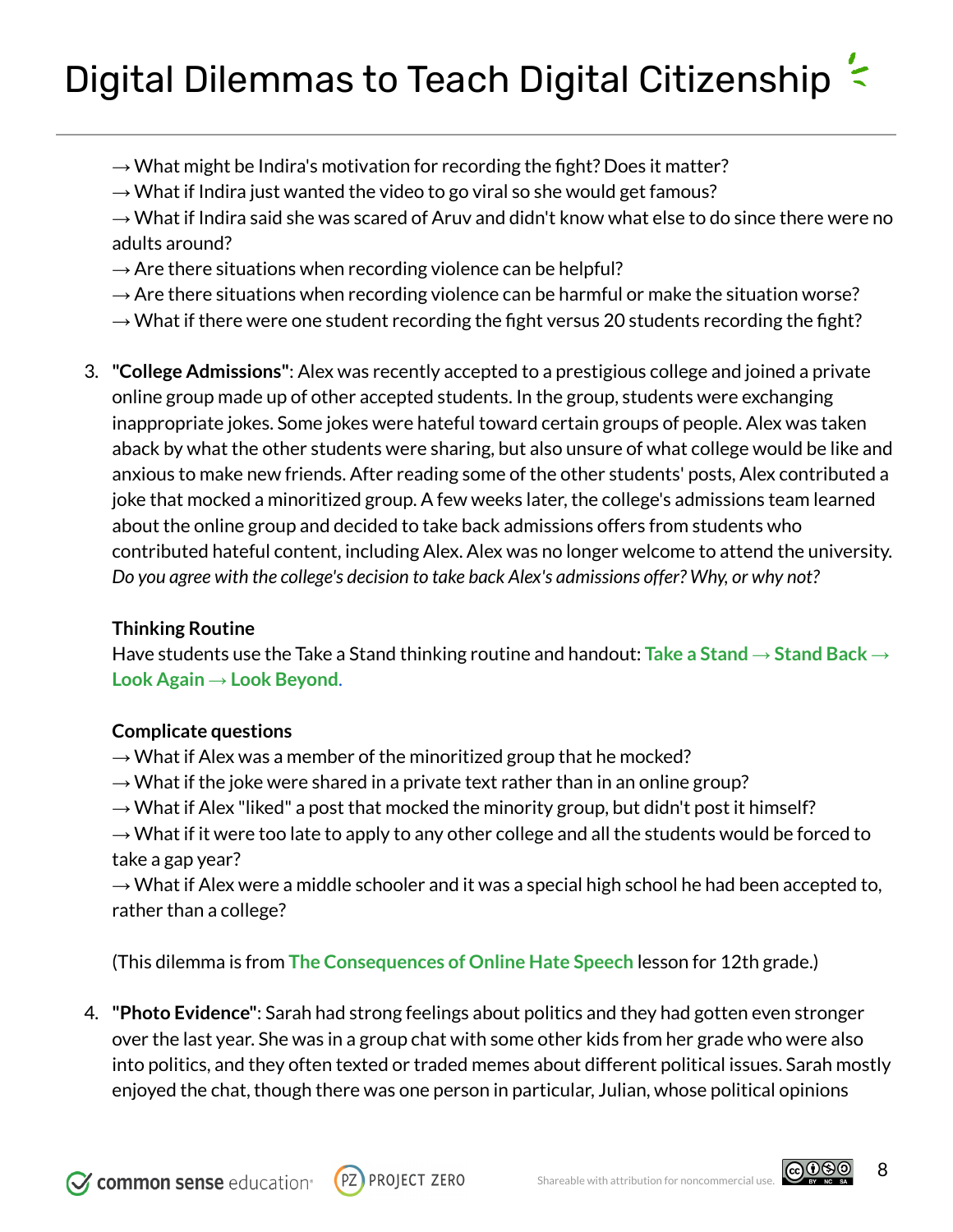always conflicted with hers and felt borderline offensive. Julian was also the captain of the basketball team. One day, Julian crossed the line, posting a pic of himself smiling in front of a [racist symbol/swastika]. Outraged, Sarah saved the photo to her phone and weighed her options. When she tried confronting Julian directly, he told her to get over it. She debated sending the incriminating photo to the principal or his coach. *Would you agree with the decision to show the photo to the principal or coach? Why, or why not?*

#### **Thinking Routine**

Have students use the Take a Stand thinking routine and handout: **Take a Stand → [Stand](https://docs.google.com/document/d/1Rix9eaTA75B2SO8HgzH7XTKxLRskd3OTooPHcm1dDjY/edit?usp=sharing) Back → Look Again → Look [Beyond](https://docs.google.com/document/d/1Rix9eaTA75B2SO8HgzH7XTKxLRskd3OTooPHcm1dDjY/edit?usp=sharing)**.

#### **Complicate questions**

- $\rightarrow$  What if Julian had done this kind of thing before versus it being the first time?
- $\rightarrow$  What if Julian were [Black/Jewish]?
- $\rightarrow$  What if Sarah and Julian had dated and recently broken up?

 $\rightarrow$  Imagine that Sarah doesn't send the picture. Thirty years go by and Julian is running for political office. Should Sarah release the photo? What if, instead of running for office, he is the vice principal of a school? What if he's just a regular community member?

5. **"Violent Videos"**: Monica was actively involved in civic issues at her high school and in her town. She also followed a number of activist accounts on Instagram and Twitter. She was especially concerned about racial profiling by police officers. When a video of a violent interaction between a police officer and a young Black teenager surfaced on Twitter, Monica debated whether or not to share the video across her social media pages. She wanted to use every tool she could to raise awareness and show people how bad she thought this problem had gotten. At the same time, her younger cousins and some of the campers from when she was a camp counselor all followed her on social media and would see whatever she shared. Monica watched the video again: There was no doubt that it was incredibly graphic and scary. She hit"share" and waited for people to respond. *Do you agree with the decision to share the violent video footage online? Why, or why not?*

#### **Thinking Routine**

Have students use the Take a Stand thinking routine and handout: **Take a Stand → [Stand](https://docs.google.com/document/d/1Rix9eaTA75B2SO8HgzH7XTKxLRskd3OTooPHcm1dDjY/edit?usp=sharing) Back → Look Again → Look [Beyond](https://docs.google.com/document/d/1Rix9eaTA75B2SO8HgzH7XTKxLRskd3OTooPHcm1dDjY/edit?usp=sharing)**.

#### **Complicate questions**

 $\rightarrow$  What if Monica knew for sure that her younger campers would see the video and be scared or harmed by it?





9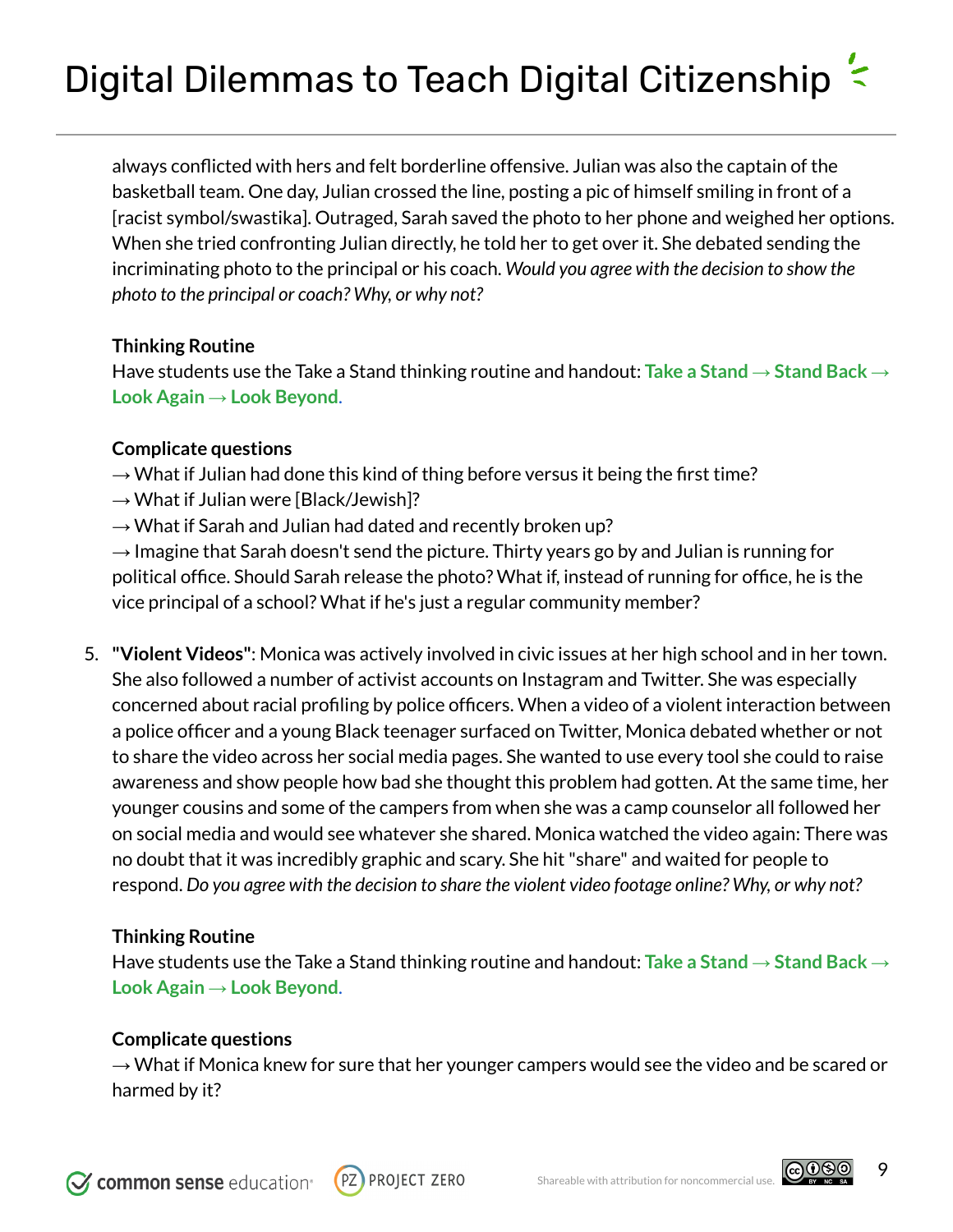$\rightarrow$  What if the video featured someone dying?

 $\rightarrow$  Does Monica's motivation for sharing the video matter? What if Monica thought sharing the video would help bring justice?

 $\rightarrow$  What if Monica shared the video on the public social media account of the social justice group she led at her school?

 $\rightarrow$  What if, instead of posting a video, Monica made flyers with an image from the video and posted them all over her town?

6. **"Social Distance?"**: As the coronavirus pandemic unfolded, people across the country and world were encouraged to stay at home and practice social distancing. Although they were low-key concerned about the virus, Kaden and his friends were psyched when their school shut down for three weeks. On the second day school was closed, they all slept in until noon and then met up at the park. They recorded a TikTok together. In the video, they were laughing, high-fiving, and eating pizza. When Tali, Kaden's classmate, saw the video with tons of likes and supportive comments, she was pretty surprised. She was also worried about the message Kaden, one of the most popular kids in her grade, was sending to her peers and his wider audience of teens on TikTok. *Wasit OK for Kaden to share his TikTok? Does Tali have a responsibility to do anything?*

### **Thinking Routine**

Have students use the Take a Stand thinking routine and handout: **Take a Stand → [Stand](https://docs.google.com/document/d/1Rix9eaTA75B2SO8HgzH7XTKxLRskd3OTooPHcm1dDjY/edit?usp=sharing) Back → Look Again → Look [Beyond](https://docs.google.com/document/d/1Rix9eaTA75B2SO8HgzH7XTKxLRskd3OTooPHcm1dDjY/edit?usp=sharing)**.

#### **Complicate questions**

**→** What if the video were actually recorded before the coronavirus pandemic?

 $\rightarrow$  What if they were clearly violating shelter-in-place rules when they recorded the video?

 $\rightarrow$  What if they didn't actually high-five or share food, but were just hanging out together and not social distancing?

 $\rightarrow$  What if Kaden was Tali's younger brother instead of her classmate?

7. **"Lunch Lines"**: Dr. Davis is the principal of Fairview High School, one of the biggest schools in the state. At the beginning of the year, Dr. Davis sent around a survey to learn about the things students wanted to improve about their school. Most students said they wanted to make the lunch lines more efficient so that everyone could eat without having to rush to make it to their next class. While looking for solutions to the issue of lunch lines, Dr. Davis received a pitch from a facial recognition company. The company said it could create a system that allows students to pay for their lunch using their faces. That way, students would not have to wait in long lines to get their lunch and then pay for it. *Do you think Dr. Davisshould get the facial recognition technology to improve the lunch lines?*

### **Thinking Routine**

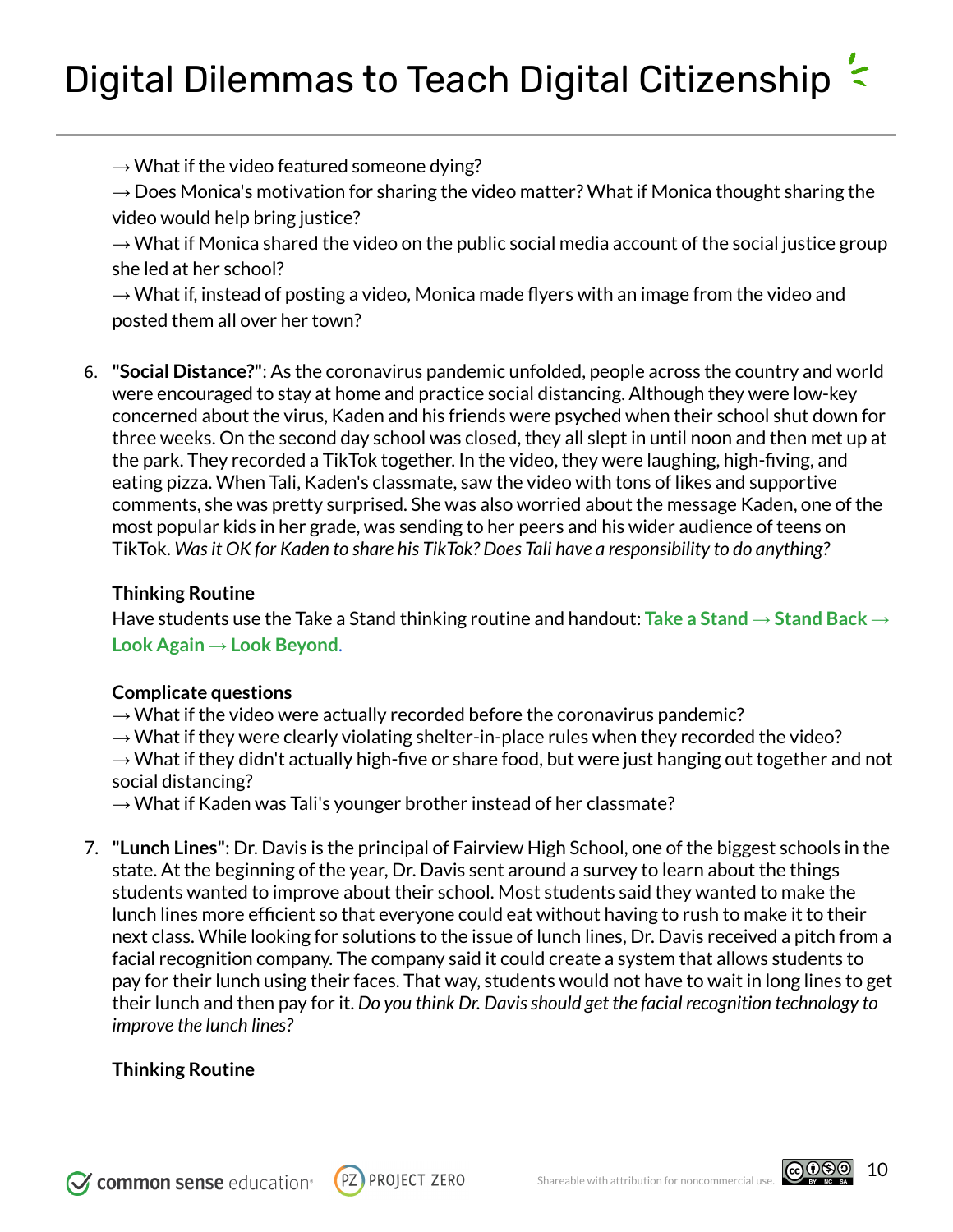Have students use the Take a Stand thinking routine and handout: **Take a Stand → [Stand](https://docs.google.com/document/d/1Rix9eaTA75B2SO8HgzH7XTKxLRskd3OTooPHcm1dDjY/edit?usp=sharing) Back → Look Again → Look [Beyond](https://docs.google.com/document/d/1Rix9eaTA75B2SO8HgzH7XTKxLRskd3OTooPHcm1dDjY/edit?usp=sharing)**.

#### **Complicate questions**

- **→** Does it make a difference where the technology is installed (hallway vs. cafeteria)?
- **→** What if the school administrators also have access to the facial recognition information?

**→** Would it make a difference if this technology were already in use in a place like a grocery store?

- **→** What if the facial recognition company were owned by another company, like Facebook?
- → What it the facial recognition company shared data with police and law enforcement?

(This dilemma is in the **Risk [Check](https://www.commonsense.org/education/digital-citizenship/lesson/risk-check-for-new-tech) for New Tech** lesson for 10th grade.)

8. **"New in Town"**: Tavis, who is 10 years old, recently moved to a new town in a different state for his dad's work. At his new school, he feels like everyone stares at him, and some people even seem to whisper as he walks by. He's lonely, doesn't feel like he fits in, and wishes he could go back to his old friends and school. His parents just got him his first phone but made it very clear that he should only use it to text and call them or other family members. One day Tavis was feeling so lonely that he decided to join social media to see if he could find old friends there. He also started posting videos, including some where he talks about how he feels like an outcast in his new school. *Do you think it's OK, or not OK, that Tavisjoined social media?*

#### **Thinking Routine**

Have students use the Take a Stand thinking routine and handout: **Take a Stand → [Stand](https://docs.google.com/document/d/1Rix9eaTA75B2SO8HgzH7XTKxLRskd3OTooPHcm1dDjY/edit?usp=sharing) Back → Look Again → Look [Beyond](https://docs.google.com/document/d/1Rix9eaTA75B2SO8HgzH7XTKxLRskd3OTooPHcm1dDjY/edit?usp=sharing)**.

#### **Complicate questions**

**→** Would it be different if Tavis's parents had given him permission to join social media sites? **→** What if Tavis makes new online friends who are supportive, but spends less time face-to-face with potential new friends at school?

→ If Tavis is going to use social media, are there any things he or his parents should do?

(This dilemma is in the **How Young Is Too Young for Social [Media?](https://www.commonsense.org/education/digital-citizenship/lesson/how-young-is-too-young-for-social-media)** lesson for 11th grade.)

9. **"Whose Fake News"**: John makes his living by hosting several fake news sites. The names of the sites look and sound legitimate, but they're completely made up and filled with untrue stories written just to get people to click on them. He buys ad space on other sites and places the stories as clickbait. Every time someone clicks on one of his stories, he earns money in advertising